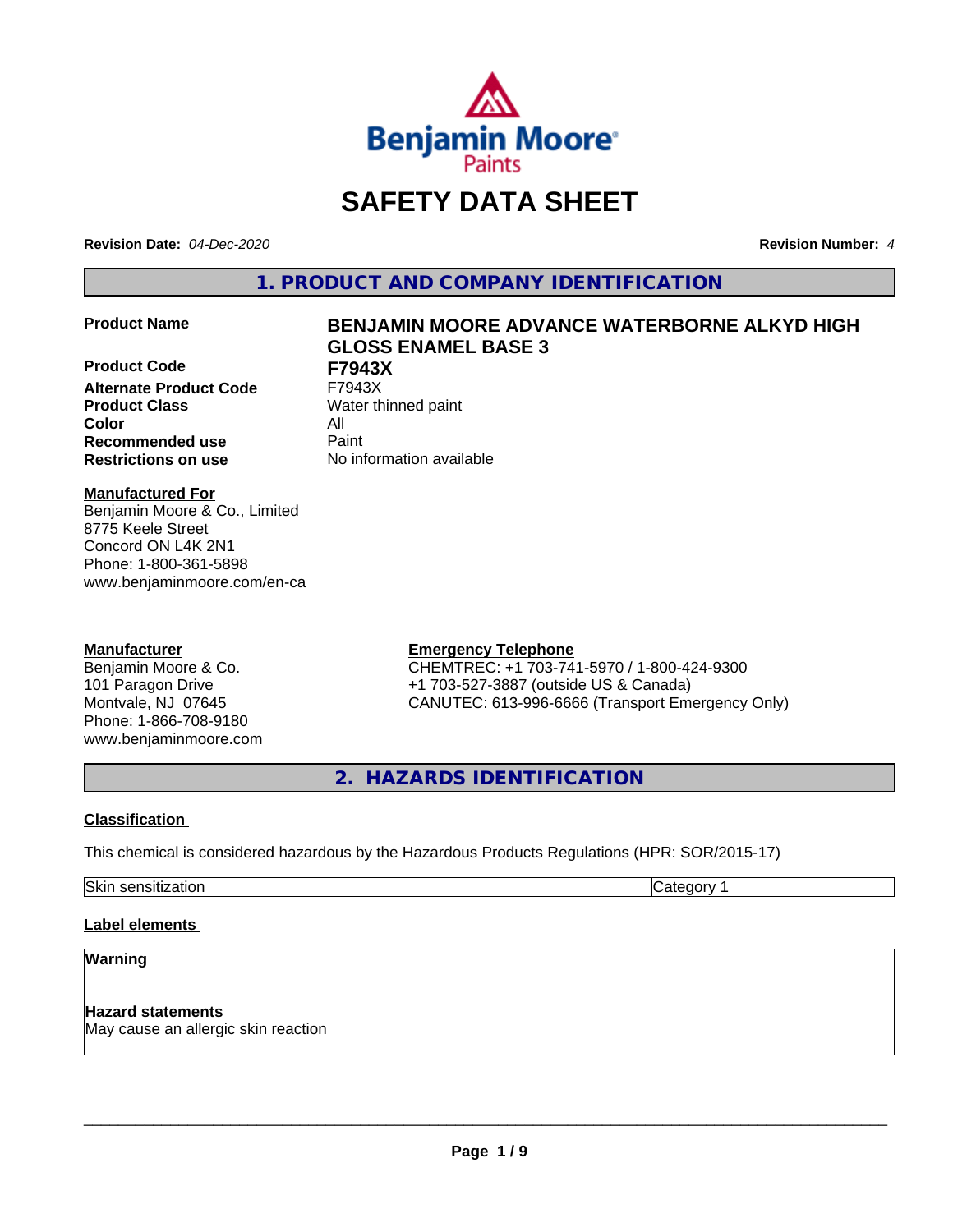

**Appearance** liquid **CODO** *Appearance liquid* **Odor** *CODO CODO* **<b>***CODO CODO CODO CODO CODO* 

# **Precautionary Statements - Prevention**

Avoid breathing dust/fume/gas/mist/vapors/spray Contaminated work clothing should not be allowed out of the workplace Wear protective gloves

#### **Skin**

IF ON SKIN: Wash with plenty of soap and water If skin irritation or rash occurs: Get medical advice/attention Wash contaminated clothing before reuse

#### **Precautionary Statements - Disposal**

Dispose of contents/container to an approved waste disposal plant

#### **Other information**

No information available

Avoid breathing vapors or mists

 **WARNING:** This product contains isothiazolinone compounds at levels of <0.1%. These substances are biocides commonly found in most paints and a variety of personal care products as a preservative. Certain individuals may be sensitive or allergic to these substances, even at low levels.

# **3. COMPOSITION INFORMATION ON COMPONENTS**

| <b>Chemical name</b>            | CAS No.    | Weight-%       | Hazardous Material<br>registry number<br>(HMIRA registry $#$ ) | Date HMIRA filed and<br>Information Review Act date exemption granted<br>(if applicable) |
|---------------------------------|------------|----------------|----------------------------------------------------------------|------------------------------------------------------------------------------------------|
| Titanium dioxide                | 13463-67-7 | - 5%           |                                                                |                                                                                          |
| Polyalkylene glycol alkyl ether |            | - 5%           | <b>HMIRC # 9367</b>                                            | <b>Granted: June 10, 2015</b>                                                            |
| Tetramethyl-5-decyne-4,7-diol,  | 126-86-3   | $0.1 - 0.25\%$ |                                                                |                                                                                          |
| $2,4,7,9-$                      |            |                |                                                                |                                                                                          |

\*The exact percentage (concentration) of composition has been withheld as a trade secret

# **4. FIRST AID MEASURES**

**General Advice** No hazards which require special first aid measures.

**Eye Contact Exercise 2.1 All 2.5 All 2.5 All 2.6 All 2.6 All 2.6 All 2.6 All 2.6 All 2.6 All 2.6 All 2.6 All 2.6 All 2.6 All 2.6 All 2.6 All 2.6 All 2.6 All 2.6 All 2.6 All 2.6 All 2.6 All 2.6 All 2.6 All 2.6 All 2.6 Al** minutes and consult a physician.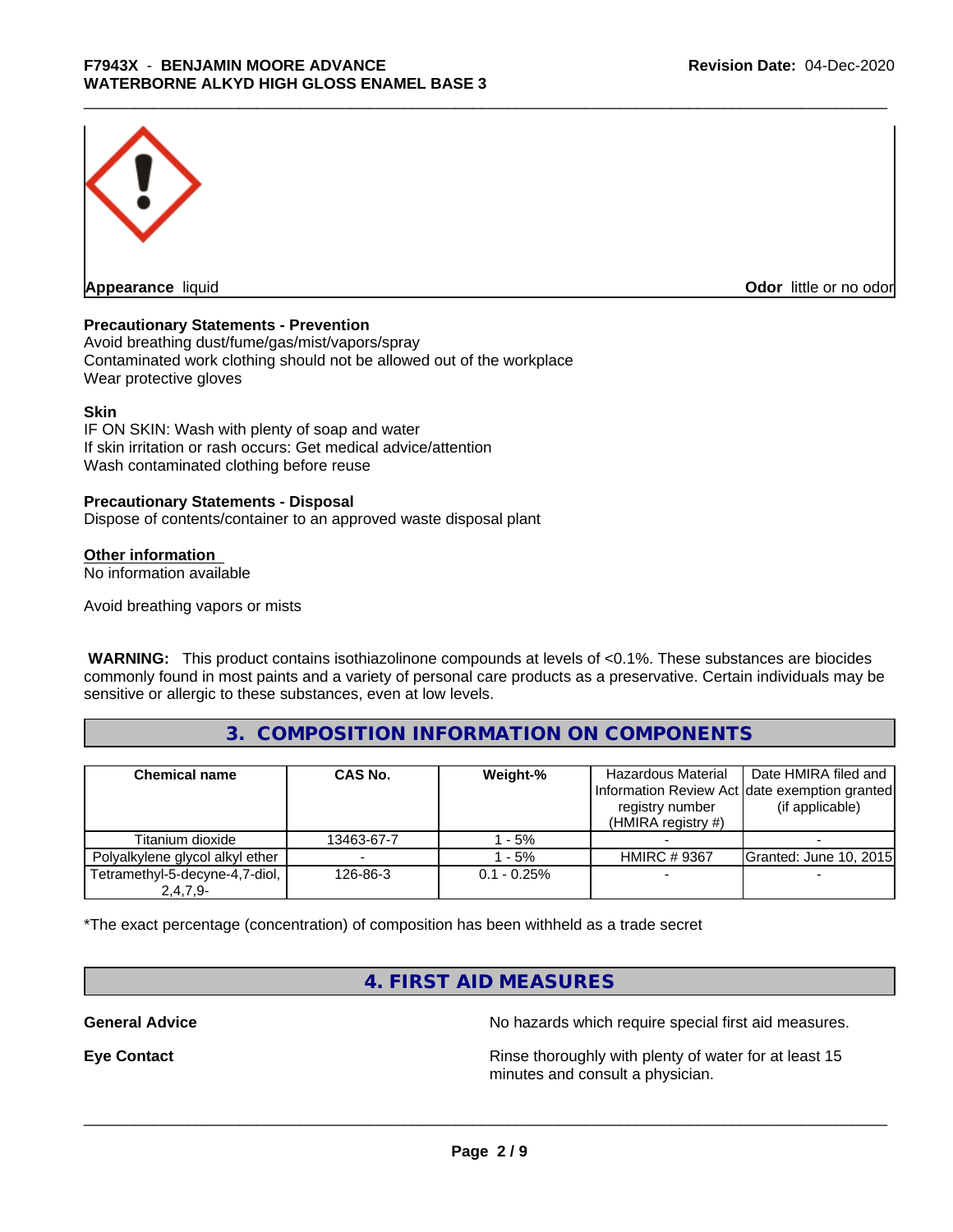| <b>Skin Contact</b>                                                              | Wash off immediately with soap and plenty of water while<br>removing all contaminated clothes and shoes. If skin<br>irritation persists, call a physician. Wash clothing before<br>reuse. Destroy contaminated articles such as shoes.<br>Move to fresh air. If symptoms persist, call a physician. |  |  |  |
|----------------------------------------------------------------------------------|-----------------------------------------------------------------------------------------------------------------------------------------------------------------------------------------------------------------------------------------------------------------------------------------------------|--|--|--|
| <b>Inhalation</b>                                                                |                                                                                                                                                                                                                                                                                                     |  |  |  |
| Ingestion                                                                        | Clean mouth with water and afterwards drink plenty of<br>water. Consult a physician if necessary.                                                                                                                                                                                                   |  |  |  |
| <b>Most Important Symptoms/Effects</b>                                           | May cause allergic skin reaction.                                                                                                                                                                                                                                                                   |  |  |  |
| <b>Notes To Physician</b>                                                        | Treat symptomatically.                                                                                                                                                                                                                                                                              |  |  |  |
|                                                                                  | 5. FIRE-FIGHTING MEASURES                                                                                                                                                                                                                                                                           |  |  |  |
| <b>Suitable Extinguishing Media</b>                                              | Use extinguishing measures that are appropriate to local<br>circumstances and the surrounding environment.                                                                                                                                                                                          |  |  |  |
| Protective equipment and precautions for firefighters                            | As in any fire, wear self-contained breathing apparatus<br>pressure-demand, MSHA/NIOSH (approved or equivalent)<br>and full protective gear.                                                                                                                                                        |  |  |  |
| <b>Specific Hazards Arising From The Chemical</b>                                | Closed containers may rupture if exposed to fire or<br>extreme heat.                                                                                                                                                                                                                                |  |  |  |
| <b>Sensitivity to mechanical impact</b>                                          | No                                                                                                                                                                                                                                                                                                  |  |  |  |
| Sensitivity to static discharge                                                  | No                                                                                                                                                                                                                                                                                                  |  |  |  |
| <b>Flash Point Data</b><br>Flash point (°F)<br>Flash Point (°C)<br><b>Method</b> | Not applicable<br>Not applicable<br>Not applicable                                                                                                                                                                                                                                                  |  |  |  |
| <b>Flammability Limits In Air</b>                                                |                                                                                                                                                                                                                                                                                                     |  |  |  |

**Lower flammability limit:** Not applicable **Upper flammability limit:** Not applicable

**NFPA Health:** 1 **Flammability:** 0 **Instability:** 0 **Special:** Not Applicable

#### **NFPA Legend**

- 0 Not Hazardous
- 1 Slightly
- 2 Moderate
- 3 High
- 4 Severe

*The ratings assigned are only suggested ratings, the contractor/employer has ultimate responsibilities for NFPA ratings where this system is used.*

*Additional information regarding the NFPA rating system is available from the National Fire Protection Agency (NFPA) at www.nfpa.org.*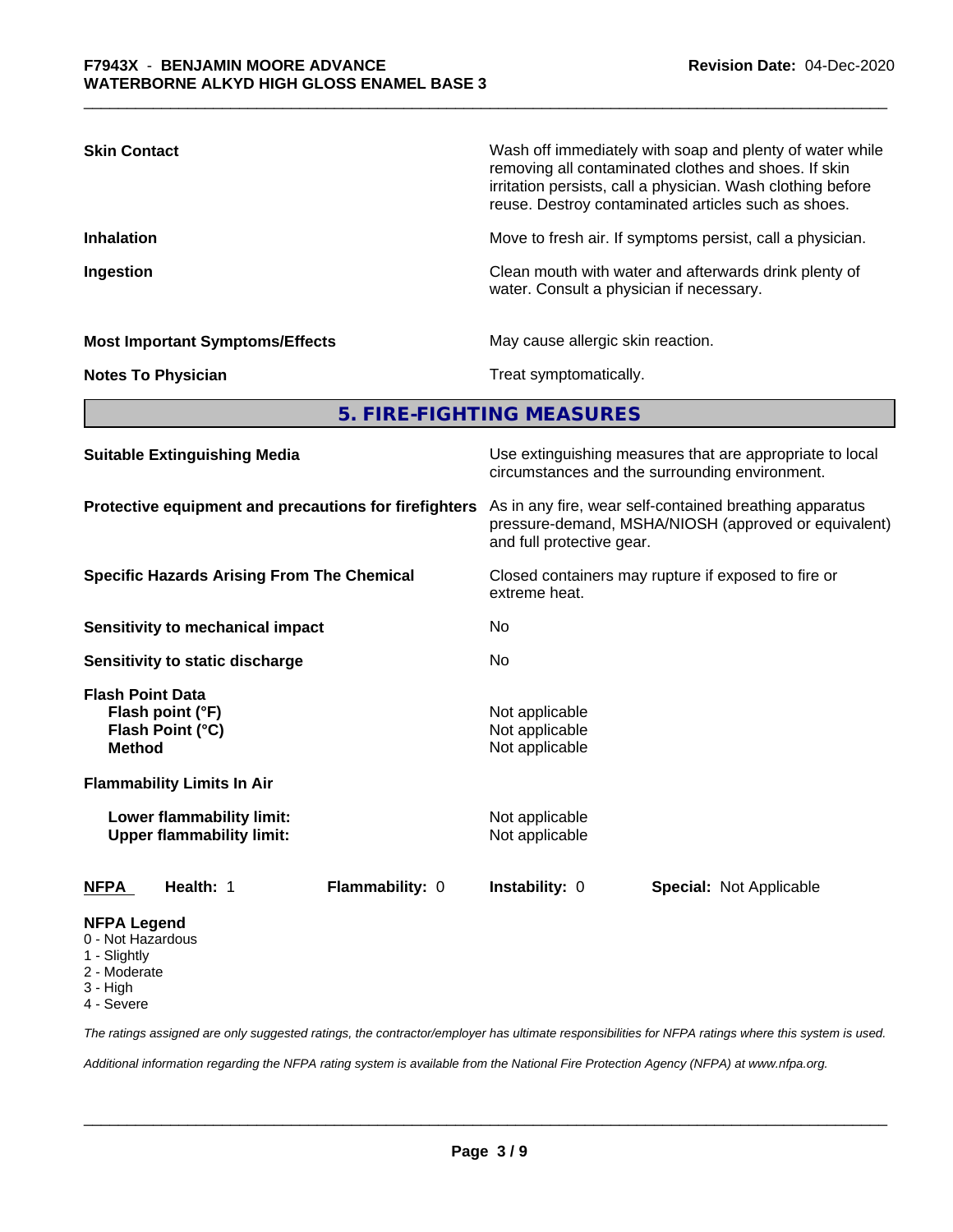# **6. ACCIDENTAL RELEASE MEASURES**

**Personal Precautions Avoid contact with skin, eyes and clothing. Ensure** Avoid contact with skin, eyes and clothing. Ensure adequate ventilation.

**Other Information Determines According to the Prevent further leakage or spillage if safe to do so.** 

**Environmental precautions** See Section 12 for additional Ecological Information.

**Methods for Cleaning Up Example 20 Soak** up with inert absorbent material. Sweep up and shovel into suitable containers for disposal.

# **7. HANDLING AND STORAGE**

**Handling Handling Avoid contact with skin, eyes and clothing. Avoid breathing** vapors, spray mists or sanding dust. In case of insufficient ventilation, wear suitable respiratory equipment.

**Storage Keep container tightly closed. Keep out of the reach of Keep** container tightly closed. Keep out of the reach of children.

**Incompatible Materials Incompatible Materials No information available** 

# **8. EXPOSURE CONTROLS/PERSONAL PROTECTION**

#### **Exposure Limits**

| <b>Chemical name</b> | ACGIH TLV       | <b>Alberta</b>            | <b>British Columbia</b>                                 | Ontario                   | Quebec                          |
|----------------------|-----------------|---------------------------|---------------------------------------------------------|---------------------------|---------------------------------|
| Titanium dioxide     | TWA: 10 $ma/m3$ | <b>TWA</b><br>10 mg/m $3$ | TWA<br>10 mg/m $3$<br><b>TWA</b><br>3 mg/m <sup>3</sup> | <b>TWA</b><br>10 mg/m $3$ | - TWAEV<br>10 mg/m $^3$ $\cdot$ |

#### **Legend**

ACGIH - American Conference of Governmental Industrial Hygienists Alberta - Alberta Occupational Exposure Limits British Columbia - British Columbia Occupational Exposure Limits Ontario - Ontario Occupational Exposure Limits Quebec - Quebec Occupational Exposure Limits N/E - Not established

# **Personal Protective Equipment**

**Engineering Measures Ensure** Ensure adequate ventilation, especially in confined areas.

**Eye/Face Protection** Safety glasses with side-shields. **Skin Protection Protection Protective gloves and impervious clothing. Respiratory Protection In case of insufficient ventilation wear suitable respiratory** equipment.

**Hygiene Measures Avoid contact with skin, eyes and clothing. Remove and Avoid contact with skin, eyes and clothing. Remove and Avoid contact with skin, eyes and clothing. Remove and** wash contaminated clothing before re-use. Wash thoroughly after handling.

# **9. PHYSICAL AND CHEMICAL PROPERTIES**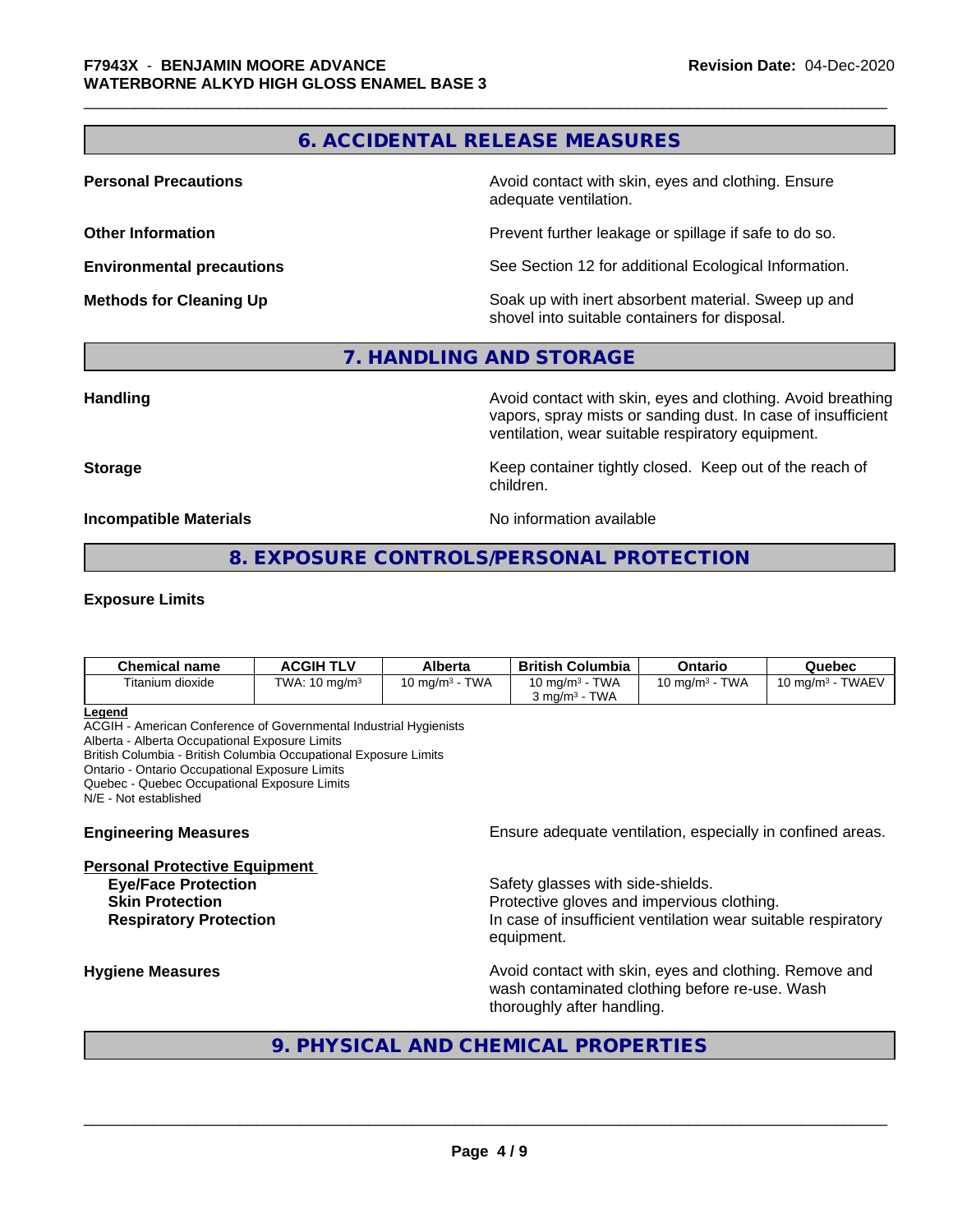**Appearance** liquid **and a liquid contract of the contract of the contract of the contract of the contract of the contract of the contract of the contract of the contract of the contract of the contract of the contract of Odor**<br> **Odor Threshold**<br> **Odor Threshold**<br> **Odor Threshold**<br> **Odor Threshold Density (Ibs/gal)** 9.0 - 9.1<br> **Specific Gravity** 1.08 - 1.10 **Specific Gravity pH pH**  $\blacksquare$ **Viscosity (cps)** No information available **Solubility(ies)** No information available in the solution of the solution of the solution available in the solution of the solution of the solution of the solution of the solution of the solution of the solution of the so **Water solubility** No information available **Evaporation Rate No information available No information available Vapor pressure** No information available **Vapor density No information available No** information available **Wt. % Solids** 35 - 45 **Vol. % Solids** 30 - 40<br> **Wt. % Volatiles** 35 - 65 Wt. % Volatiles **Vol. % Volatiles** 60 - 70 **VOC Regulatory Limit (g/L)** < 50 **Boiling Point (°F)** 212 **Boiling Point (°C)** 100<br> **Preezing point (°F)** 32 **Freezing point (°F) Freezing Point (°C)** 0 **Flash point (°F)** Not applicable **Flash Point (°C)** Not applicable **Method** Not applicable<br> **Flammability (solid, gas)** Not applicable Not applicable **Flammability (solid, gas)**<br> **Upper flammability limit:**<br>
Upper flammability limit:<br>  $\begin{array}{ccc}\n\bullet & \bullet & \bullet \\
\bullet & \bullet & \bullet\n\end{array}$ **Upper flammability limit:**<br> **Lower flammability limit:**<br>
Not applicable<br>
Not applicable **Lower flammability limit:**<br> **Autoignition Temperature (°F)** Not applicable Not applicable not a Not applicable **Autoignition Temperature (°F) Autoignition Temperature (°C)** No information available **Decomposition Temperature (°F)** No information available **Decomposition Temperature (°C)** No information available **Partition coefficient** No information available

**No information available** 

# **10. STABILITY AND REACTIVITY**

| <b>Reactivity</b>                       | Not Applicable                           |
|-----------------------------------------|------------------------------------------|
| <b>Chemical Stability</b>               | Stable under normal conditions.          |
| <b>Conditions to avoid</b>              | Prevent from freezing.                   |
| <b>Incompatible Materials</b>           | No materials to be especially mentioned. |
| <b>Hazardous Decomposition Products</b> | None under normal use.                   |
| Possibility of hazardous reactions      | None under normal conditions of use.     |

# **11. TOXICOLOGICAL INFORMATION**

#### **Product Information Information on likely routes of exposure**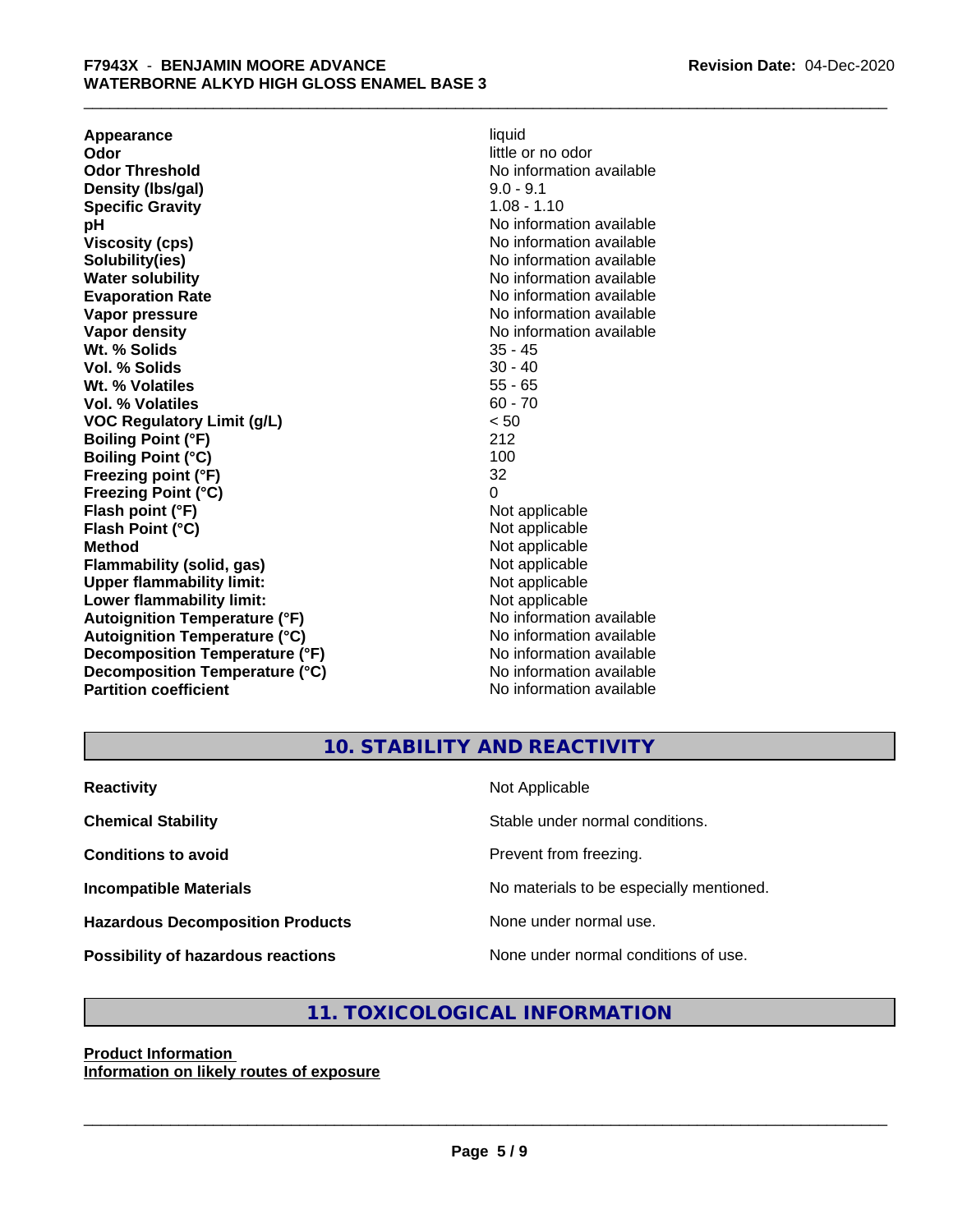| <b>Principal Routes of Exposure</b>                                                        | Eye contact, skin contact and inhalation.                                                                                                                                             |  |  |
|--------------------------------------------------------------------------------------------|---------------------------------------------------------------------------------------------------------------------------------------------------------------------------------------|--|--|
| <b>Acute Toxicity</b><br><b>Product Information</b>                                        | No information available                                                                                                                                                              |  |  |
| Symptoms related to the physical, chemical and toxicological characteristics               |                                                                                                                                                                                       |  |  |
| <b>Symptoms</b>                                                                            | No information available                                                                                                                                                              |  |  |
| Delayed and immediate effects as well as chronic effects from short and long-term exposure |                                                                                                                                                                                       |  |  |
| Eye contact<br><b>Skin contact</b>                                                         | May cause slight irritation<br>Prolonged skin contact may cause skin irritation and/or                                                                                                |  |  |
| <b>Inhalation</b>                                                                          | dermatitis. May cause sensitization by skin contact.<br>Inhalation of vapors in high concentration may cause<br>irritation of respiratory system. Avoid breathing vapors or<br>mists. |  |  |
| Ingestion                                                                                  | Ingestion may cause gastrointestinal irritation, nausea,<br>vomiting and diarrhea.                                                                                                    |  |  |
| <b>Sensitization</b>                                                                       | May cause an allergic skin reaction.                                                                                                                                                  |  |  |
| <b>Neurological Effects</b>                                                                | No information available.                                                                                                                                                             |  |  |
| <b>Mutagenic Effects</b>                                                                   | No information available.                                                                                                                                                             |  |  |
| <b>Reproductive Effects</b>                                                                | No information available.                                                                                                                                                             |  |  |
| <b>Developmental Effects</b>                                                               | No information available.                                                                                                                                                             |  |  |
| <b>Target organ effects</b>                                                                | No information available.                                                                                                                                                             |  |  |
| <b>STOT - single exposure</b>                                                              | No information available.                                                                                                                                                             |  |  |
| <b>STOT - repeated exposure</b>                                                            | No information available.                                                                                                                                                             |  |  |
| Other adverse effects                                                                      | No information available.                                                                                                                                                             |  |  |
| <b>Aspiration Hazard</b>                                                                   | No information available.                                                                                                                                                             |  |  |

# **Numerical measures of toxicity**

#### **The following values are calculated based on chapter 3.1 of the GHS document**

# **ATEmix (oral)** 205248 mg/kg

# **Component Information**

| Chemical name                  | Oral LD50             | Dermal LD50           | Inhalation LC50     |
|--------------------------------|-----------------------|-----------------------|---------------------|
| Titanium dioxide               | $> 10000$ mg/kg (Rat) |                       |                     |
| 13463-67-7                     |                       |                       |                     |
| Tetramethyl-5-decyne-4,7-diol, | $>$ 500 mg/kg (Rat)   | > 1000 mg/kg (Rabbit) | > 20 mg/L (Rat) 1 h |
| $2,4,7,9-$                     |                       |                       |                     |
| 126-86-3                       |                       |                       |                     |

# **Chronic Toxicity**

# **Carcinogenicity**

*The information below indicateswhether each agency has listed any ingredient as a carcinogen:.*

| <b>Chemical name</b> | <b>IARC</b>                     | <b>NTP</b> |
|----------------------|---------------------------------|------------|
|                      | 2B<br>Possible Human Carcinogen |            |
| 'Titanium<br>dioxide |                                 |            |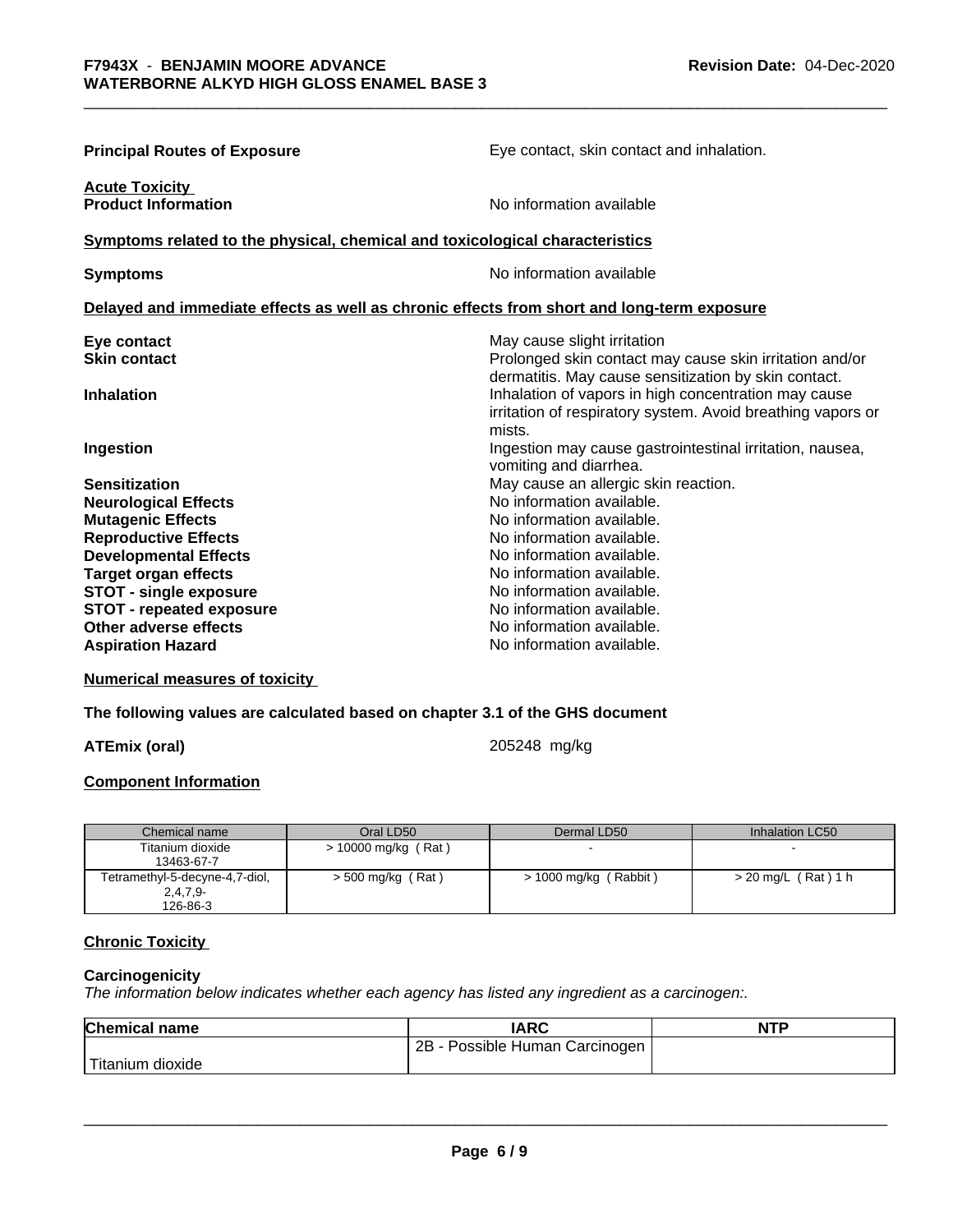• Although IARC has classified titanium dioxide as possibly carcinogenic to humans (2B), their summary concludes: "No significant exposure to titanium dioxide is thought to occur during the use of products in which titanium dioxide is bound to other materials, such as paint."

# **Legend**

IARC - International Agency for Research on Cancer NTP - National Toxicity Program OSHA - Occupational Safety & Health Administration

**12. ECOLOGICAL INFORMATION**

# **Ecotoxicity Effects**

The environmental impact of this product has not been fully investigated.

# **Product Information**

# **Acute Toxicity to Fish**

No information available

# **Acute Toxicity to Aquatic Invertebrates**

No information available

# **Acute Toxicity to Aquatic Plants**

No information available

# **Persistence / Degradability**

No information available.

# **Bioaccumulation**

No information available.

# **Mobility in Environmental Media**

No information available.

# **Ozone**

No information available

# **Component Information**

# **Acute Toxicity to Fish**

Titanium dioxide  $LC50:$  > 1000 mg/L (Fathead Minnow - 96 hr.) Tetramethyl-5-decyne-4,7-diol, 2,4,7,9- LC50: 42 mg/L (Carp (Cyprinus carpio) - 24 hr.)

# **Acute Toxicity to Aquatic Invertebrates**

Tetramethyl-5-decyne-4,7-diol, 2,4,7,9- LC50: 91 mg/L (Daphnia magna - 48 hr.)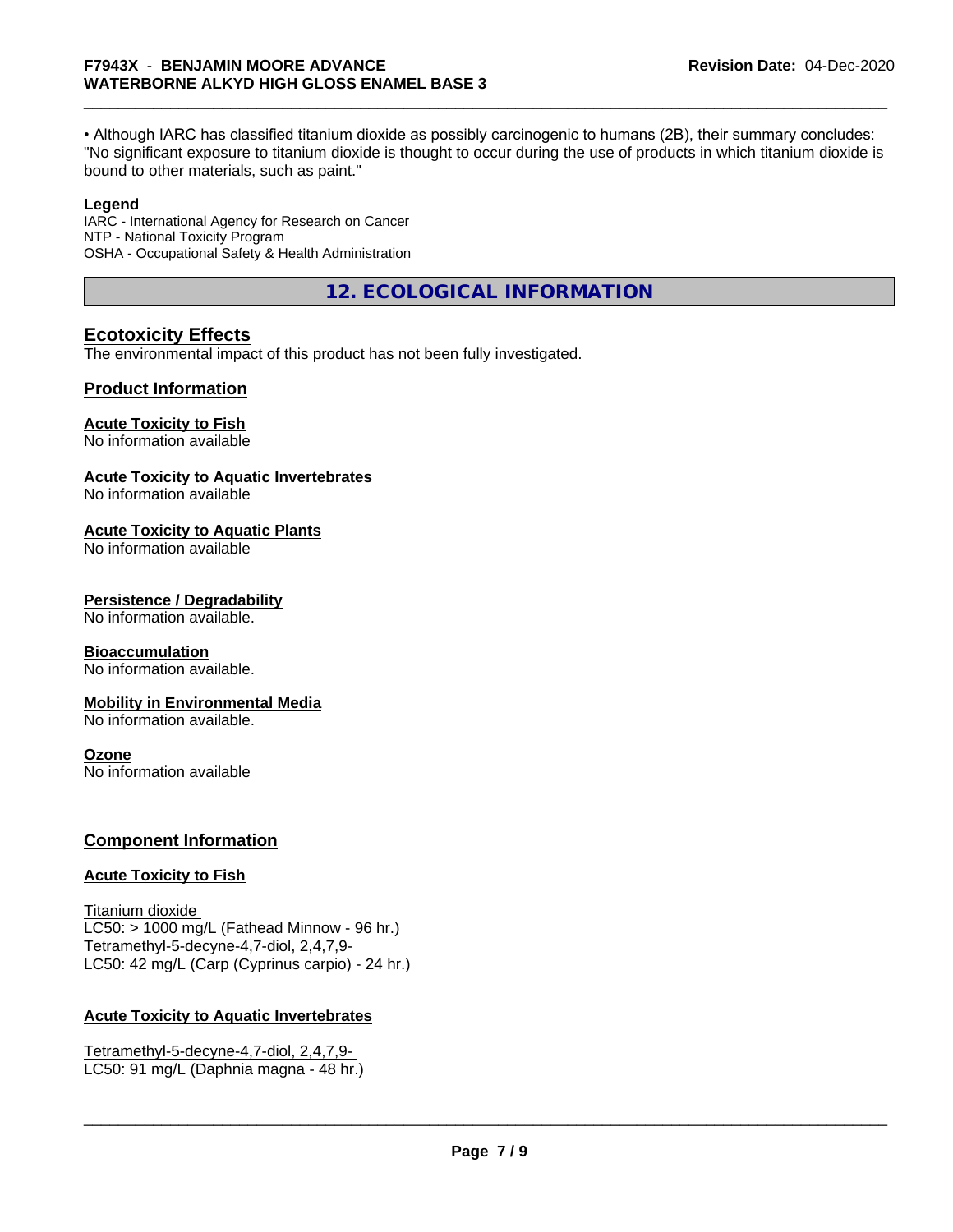# **Acute Toxicity to Aquatic Plants**

Tetramethyl-5-decyne-4,7-diol, 2,4,7,9- EC50: 82 mg/L (Algae (Selenastrum capricornutum) - 72 hrs.)

# **13. DISPOSAL CONSIDERATIONS**

Waste Disposal Method **Dispose of in accordance with federal, state, provincial,** and local regulations. Local requirements may vary, consult your sanitation department or state-designated environmental protection agency for more disposal options.

# **14. TRANSPORT INFORMATION**

**TDG** Not regulated

**ICAO / IATA** Not regulated

**IMDG / IMO** Not regulated

# **15. REGULATORY INFORMATION**

# **International Inventories**

**TSCA: United States** Yes - All components are listed or exempt. **DSL: Canada** No - Not all of the components are listed.

# **National Pollutant Release Inventory (NPRI)**

#### **NPRI Parts 1- 4**

This product contains the following Parts 1-4 NPRI chemicals:

*None*

#### **NPRI Part 5**

This product contains the following NPRI Part 5 Chemicals:

*None*

#### **WHMIS Regulatory Status**

This product has been classified in accordance with the hazard criteria of the Hazardous Products Regulations (HPR) and the SDS contains all the information required by the HPR.